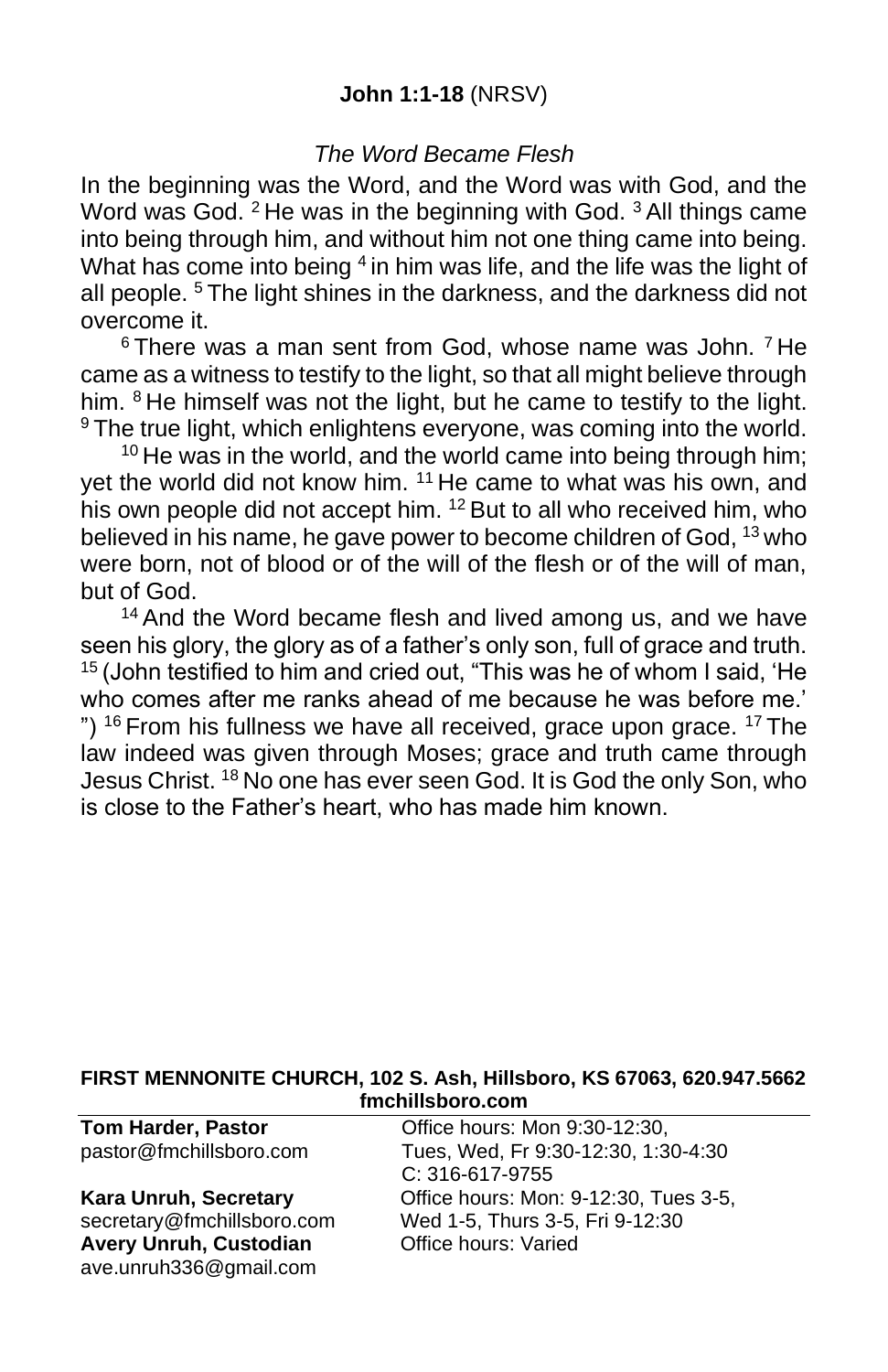

# **FIRST MENNONITE** CHURCH

 In Christ - Making Disciples through Loving Relationships.

Worship 10:30 a.m.

# **Epiphany Sunday – January 9, 2022\* "Dare to imagine God's dance!"**

Imagine a dance that includes all peoples and nations coming together, praising God for Jesus. Just imagine: God chooses and lavishes grace on us, a dancer who is both intimate and inclusive, living among us, revealing God's glory in the word made flesh.

# **GATHERING**

Gathering Music **Gathering Music Jenny Epp** Welcome, Announcements, Greeting Kelly Linnens Prelude to Worship \*Call to Worship News 2008 and 2009 and 2009 and 2009 and 2009 and 2009 and 2009 and 2009 and 2009 and 2009 and 2009 and 2009 and 2009 and 2009 and 2009 and 2009 and 2009 and 2009 and 2009 and 2009 and 2009 and 2009 and 20

- Leader: Come and join in a holy dance—a dance God has been imagining since the beginning.
- **People**: **we come, weeping.**
- Leader*:* Join in God's comforting dance
- **People: We come with nothing.**
- Leader: Join in God's dance of abundance.
- **People: We come, feeling disconnected.**
- Leader: Join in God's intimate dance.
- **People: We come, although we do not know how to dance.**
- Leader: Will we dare to learn the moves? Do we dare step onto the dance floor?
	- *All: Yes! We will join in God's daring dance!*

\*Prayer

\*Hymn Joy to the World! VT 240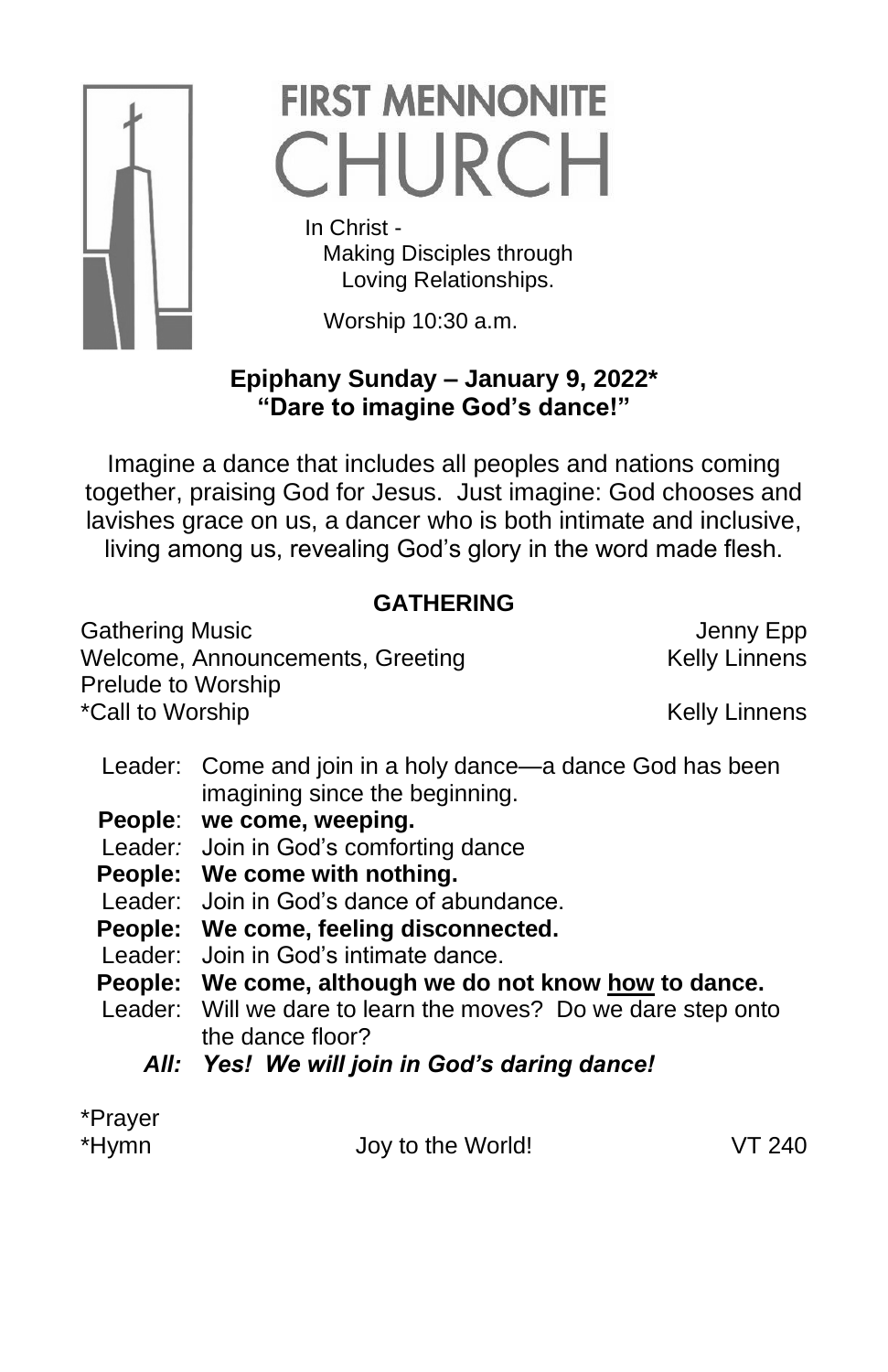Prayer of Confession God of the vast heavens, expansive oceans, majestic mountains, and rolling prairies, forgive us for our need to conquer and control,

Cause us to look up, reach out, and follow . . .

For you, O God of infinite imagination, will lead us.

### Assurance

From all the fullness of God, the world has received grace upon grace. The young rejoice in the dance. The old shall be merry. Surely, the true Light has come into the world. Amen.

| <b>Hymn</b>                                   | Go Tell It on the Mountain            | VT 252                      |
|-----------------------------------------------|---------------------------------------|-----------------------------|
| Time for God's Children                       |                                       | Julie Linnens               |
|                                               | <b>SHARING</b>                        |                             |
| <b>Sharing and Prayer</b><br><b>Hymn</b>      | Love Has Come                         | Pastor Tom<br>VT 258        |
|                                               | <b>LISTENING</b>                      |                             |
| Scripture<br>Message                          | The True Light Has Come!              | John 1:1-18<br>Pastor Tom   |
| <b>Hymn</b><br><b>Benediction</b><br>Postlude | <b>RESPONDING</b><br>In the Beginning | <b>VT 270</b><br>Pastor Tom |

\*This morning's worship service, originally planned for last week, is based on the final Sunday in the denominational worship curriculum for our recent season of Advent, and its theme "Dare to Imagine." Next Sunday will officially be the Second Sunday after Epiphany.

**Today's Offering**: Note that today's offering is designated to the MCC Relief Sale. All contributions, unless otherwise indicated, will go to MCC.

**FMC Annual Meeting**: Our Annual Meeting will be held on **Sunday, January 23**, following a carry-in meal. There are several purposes of the annual meeting. First, to briefly reflect on the year past with gratitude for God's goodness to us and to those among us who have served; second, to vote to affirm leaders who have been identified to head up ministries of the congregation for the next year; third, to vote to affirm the proposed